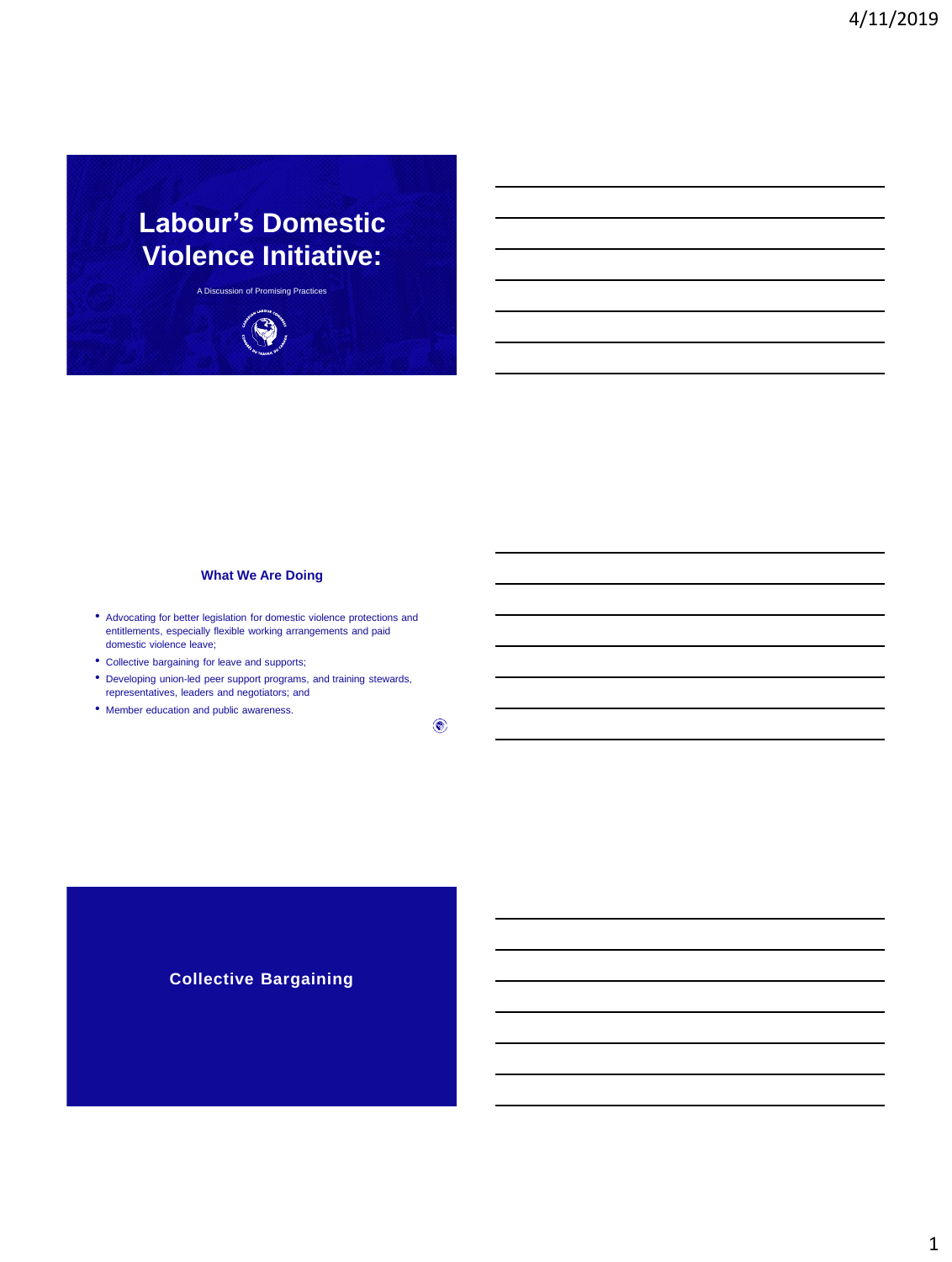## **Principles for Bargaining**

- 1. Provide dedicated paid leave for employees experiencing family or domestic violence;
- 2. Disclose information only on a "need to know" basis to protect confidentiality while ensuring workplace safety;
- 3. Implement workplace safety strategies, including risk assessments, safety plans, training, and a timely and effective process for resolving concerns;
- 4. Provide counselling and referral to appropriate support services;

 $\circledast$ 

### **Principles for Bargaining**

- 5. Provide appropriate training and paid time off work for designated support roles (including union health and safety representatives);
- 6. Provide employees experiencing domestic violence with flexible work arrangements, an advance of pay, and other accommodations; and
- 7. Protect employees from adverse action or discrimination on the basis of their disclosure, experience, or perceived experience of domestic violence.

 $\circledcirc$ 

**Peer Support and Representation**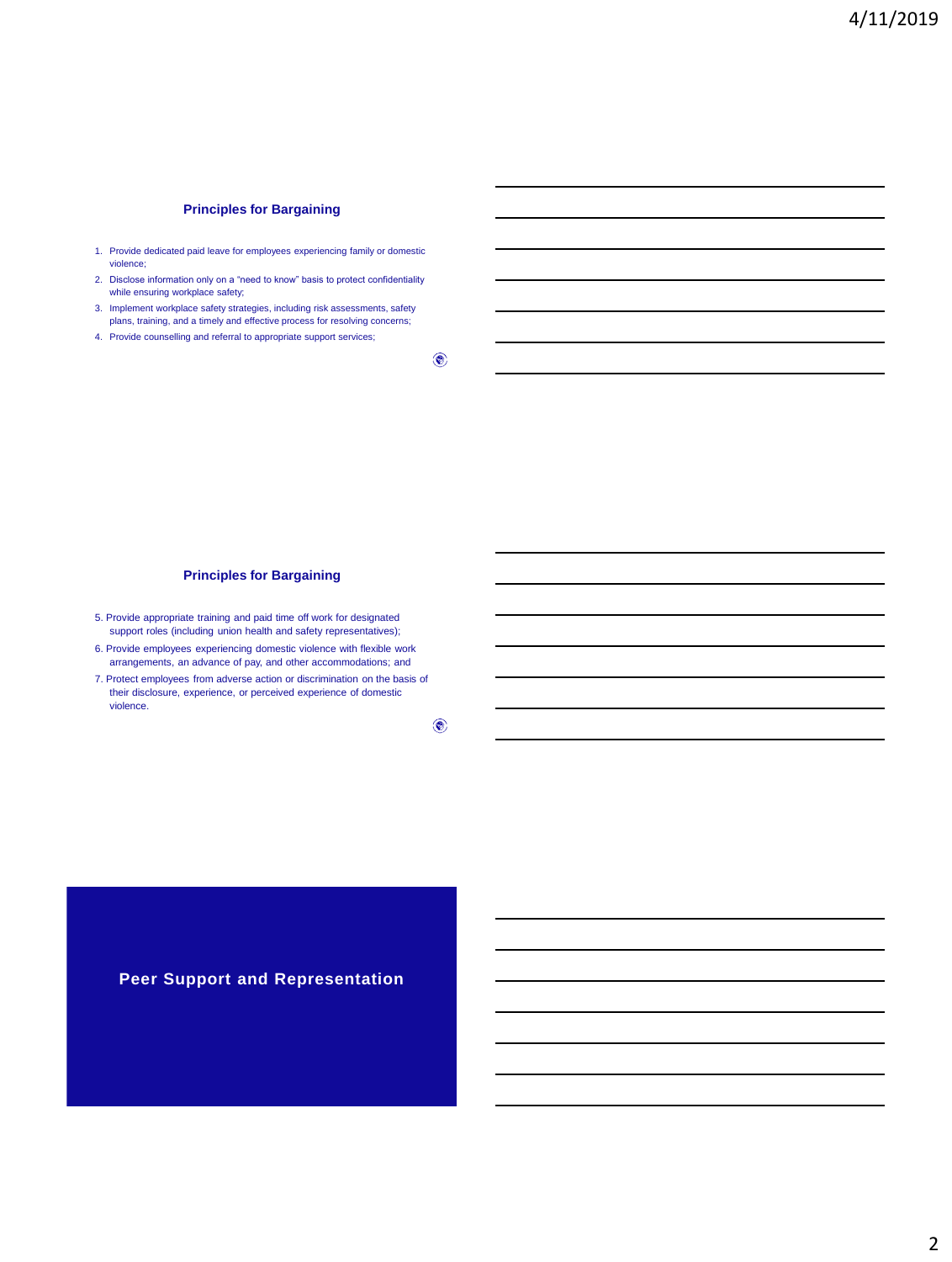#### **Women's Advocate**

*"A Women's Advocate is a specially trained workplace representative who assists women with concerns such as workplace harassment, intimate violence and abuse. The Women's Advocate is not a counsellor but rather provides support for women seeking workplace and community resources. The Women's Advocate Program is an excellent example of a successful joint union/management workplace initiative that helps to create healthy, respectful and safe workplaces."*

> *- Unifor*  $\circledast$

**Member Education and Awareness**

#### **Member Education and Awareness**

- Online Resource Centre:<domesticviolenceatwork.ca>
- One-hour presentation for union members
- Training module for union representatives
- Domestic Violence at Work Facilitator Training
- Resources for leaders and negotiators
- Workplace awareness materials

 $\circledast$